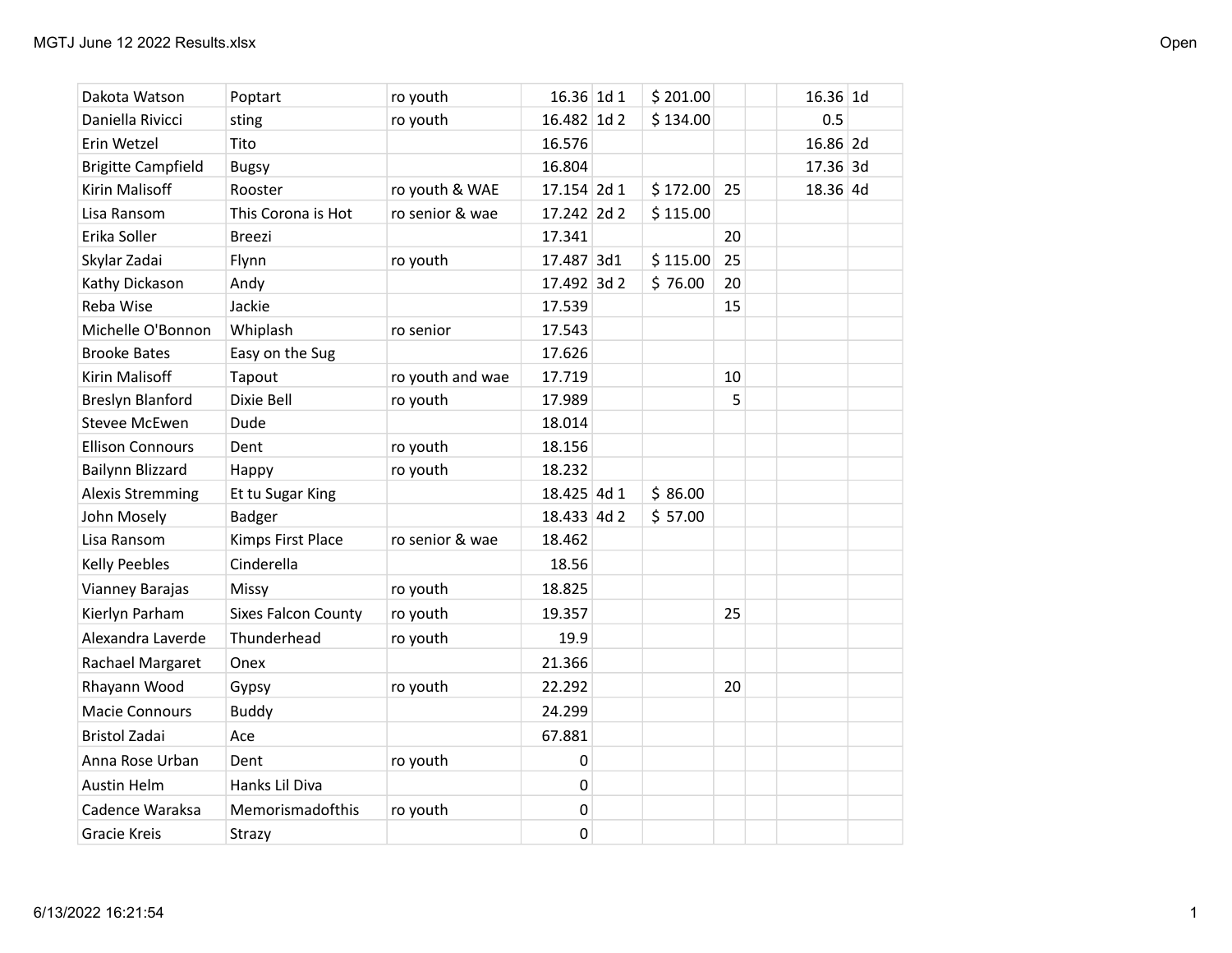| Kathy Dickason   | <b>Smoke</b>        |          |  |  |  |  |
|------------------|---------------------|----------|--|--|--|--|
| Rachael Margaret | Pocos Sixgun Smokin |          |  |  |  |  |
| Rhayann Wood     | Appy                | ro youth |  |  |  |  |
| Vianney Barajas  | Maverick            | ro youth |  |  |  |  |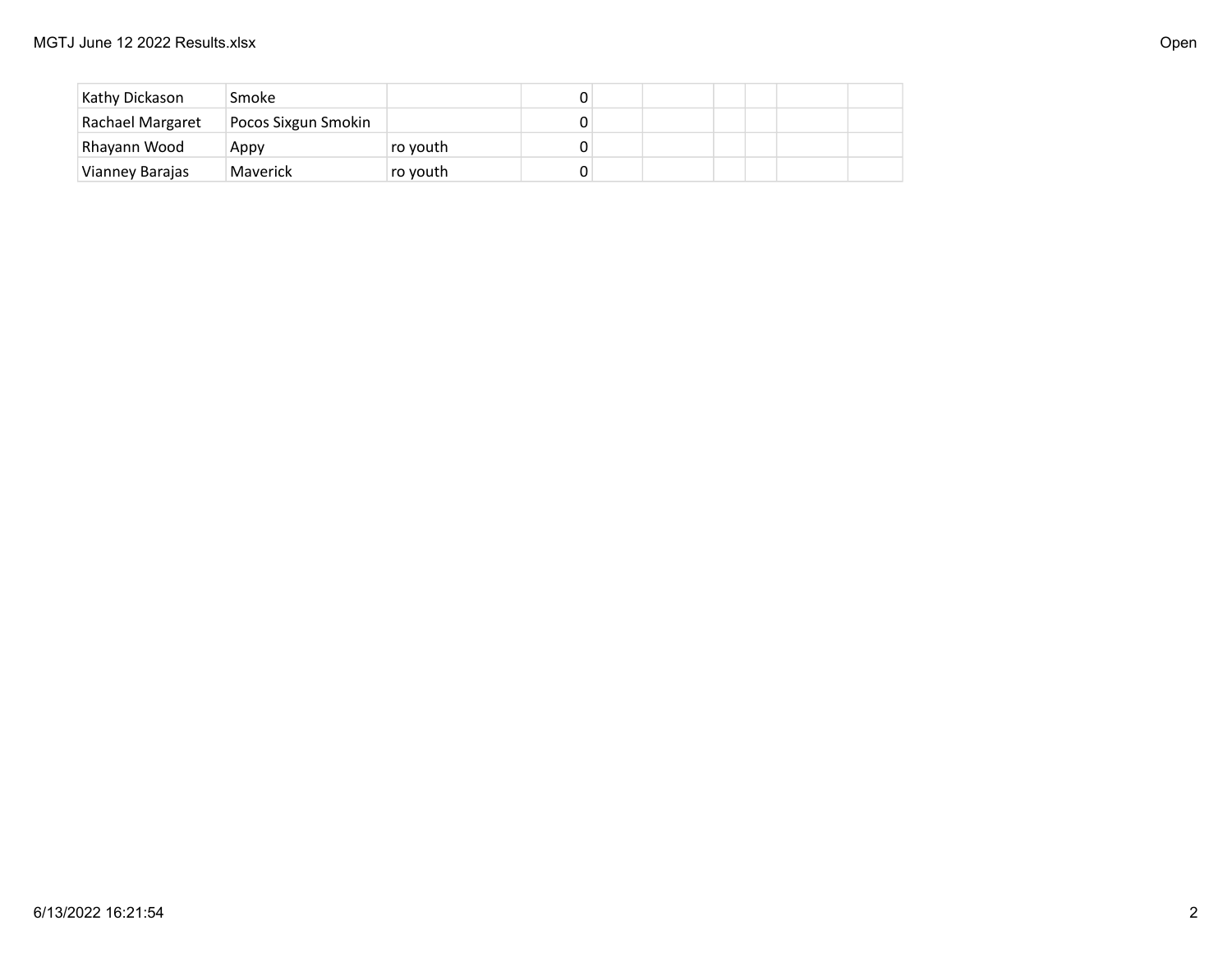| Dakota Watson            | Poptart         | 16.36 1d 1  | \$101.00 |
|--------------------------|-----------------|-------------|----------|
| Daniella Rivicci         | <b>Sting</b>    | 16.482 1d 2 | \$67.00  |
| Kirin Malisoff           | Rooster         | 17.154      |          |
| Skylar Zadai             | Flynn           | 17.487 2d 1 | \$67.00  |
| Kirin Malisoff           | Tapout          | 17.719 2d 2 | \$45.00  |
| Breslyn Blanford         | Dixie Bell      | 17.989      |          |
| <b>Ellison Connours</b>  | Dent            | 18.156      |          |
| Bailynn Blizzard         | Happy           | 18.232      |          |
| Vianney Barajas          | Missy           | 18.825      |          |
| Kierlyn Parham           | Sixes Falcd     | 19.357      |          |
| Alexandra (ally) Laverde | Thunderh        | 19.9        |          |
| Rhayann Wood             | Gypsy           | 22.292      |          |
|                          |                 |             |          |
| Anna Rose Urban          | Dent            | 0           |          |
| Cadence Waraksa          | Memorisn        | 0           |          |
| Rhayann Wood             | Appy            | 0           |          |
| Vianney Barajas          | <b>Maverick</b> | 0           |          |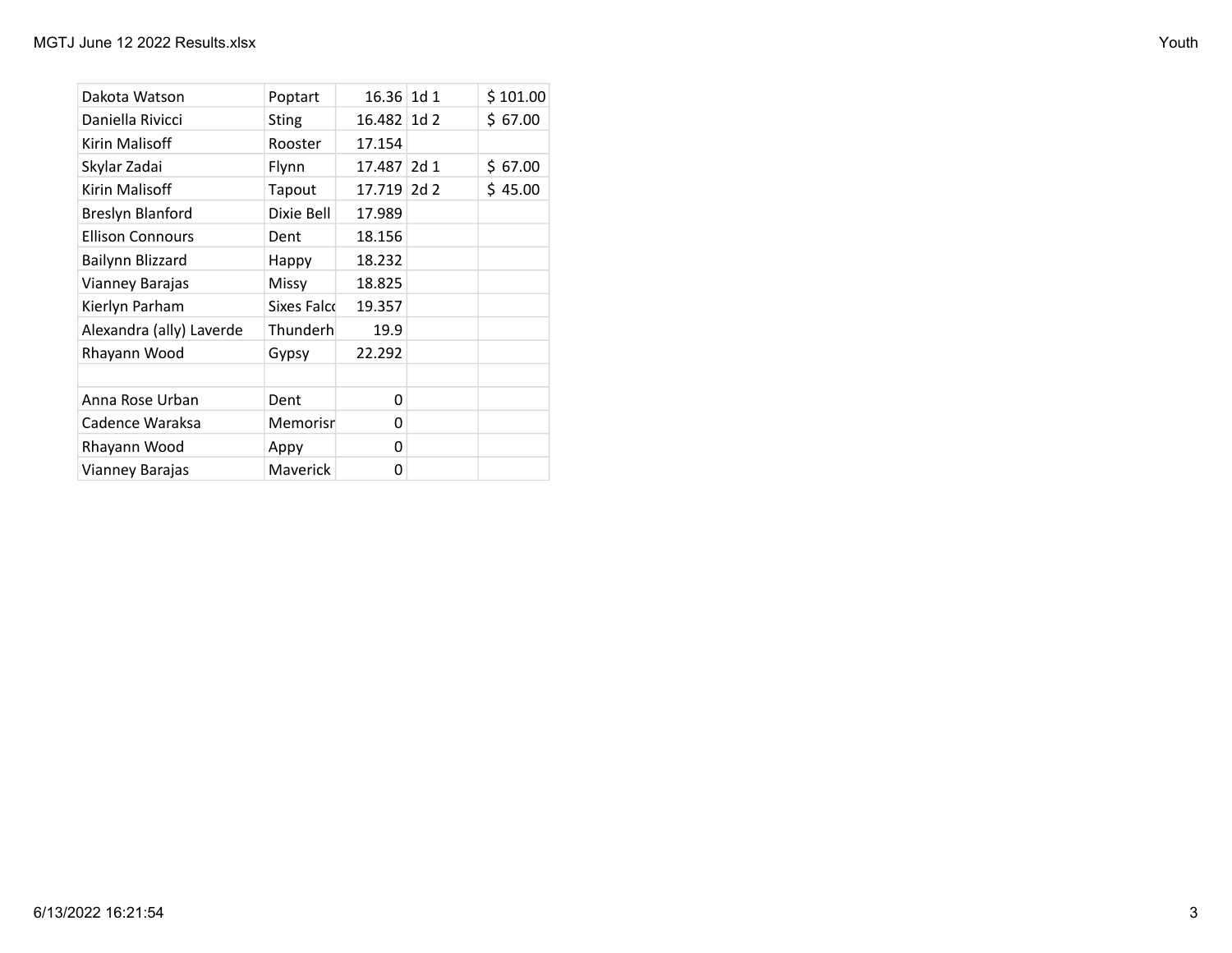| Lisa Ransom       | This Corona is Hot | 17.242 | \$48 |
|-------------------|--------------------|--------|------|
| Michelle O'Bonnon | Whiplash           | 17.543 |      |
| Lisa Ransom       | Krims First Place  | 18.462 |      |